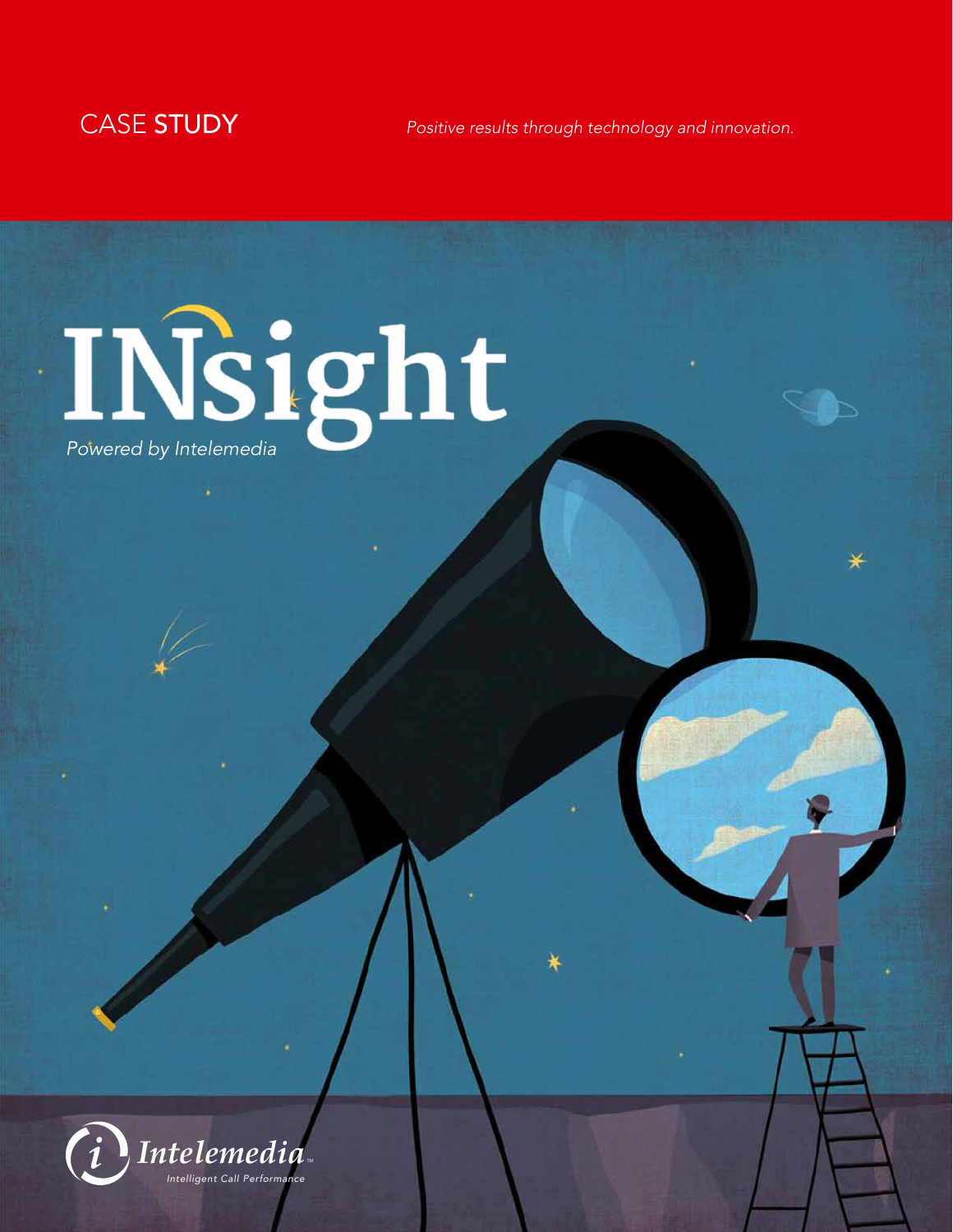



# CLIENT/INDUSTRY: Direct to consumer nutritional supplement

### BUSINESS ISSUE:

- Desired for more calls to be answered by live agent and lessen need for an IVR which converted at a lower percentage rate
- Wanted to add additional call centers but needed knowledge of highest performers

## ANALYSIS/KEY FINDINGS:

- Existing routing system only allowed for call allocation versus no real-time routing functionality. This caused calls to abandon at one call center, while the other centers had available agents
- Upon moving calls to the Intelemedia platform, it was quickly uncovered that the majority of calls were handled by agents converting below the average, while high performing agents only received a small percentage of calls
- Identified that the current platform could not handle the call spikes and were dropping calls prior to delivering the calls to an agent.

# SOLUTION:

- Migrated all call centers onto the Insight platform
- Intelemedia captured each data field from each call center and established standard definitions for each data field
- Implemented Insight product suite feature of agent performance routing, which allowed client to route calls to the best available agent in real-time.
- Implemented Insight product suite feature of predictive scoring, which allowed each call to be scored in real-time, with the best prospects moved to the front of the queue and then routed to best performing available agent.

## RESULTS:

- Lowered abandonment by 50%
- Increased conversion rate by 35%
- Increased average order size \$40.00
- Eliminated need for IVR